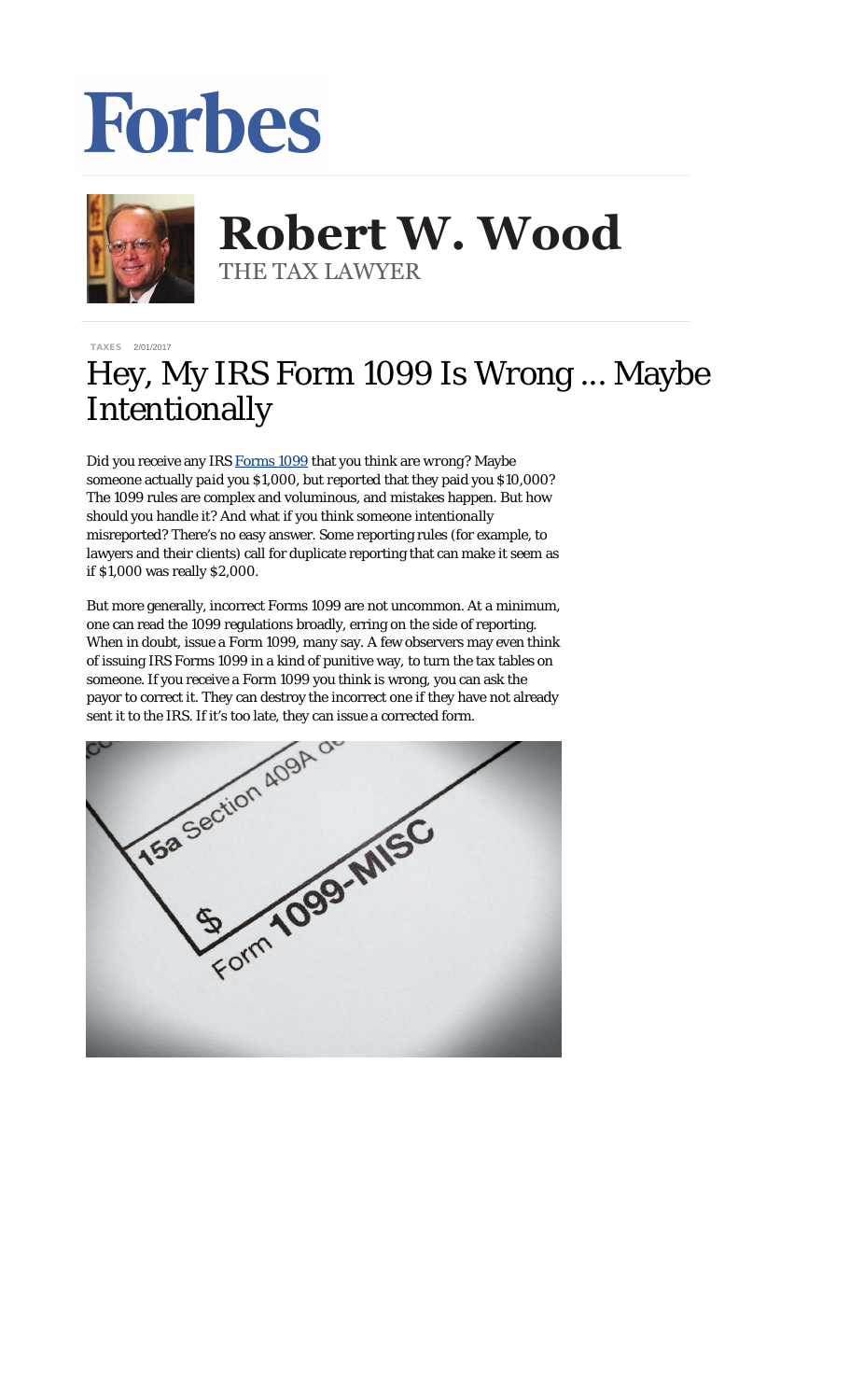Issuers face penalties for errors, but most of those penalties apply to failures to issue the forms. There are a few examples of private lawsuits over tax reporting forms. But the IRS won't get involved, and most such suits fail. So stick to trying to get your situation corrected, or explained to the IRS on your return. Issuing Forms 1099 is something businesses do to verify that payments were made, and to help support tax deductions. Of course, by issuing a Form 1099, you are generally also sticking the recipient with paying taxes on the item. In that sense, some IRS Forms 1099 may conceivably be issued with a kind of punitive intent.

Last year, boxer Floyd Mayweather Jr. [sent an IRS Form 1099 to a strip club](http://taxprof.typepad.com/taxprof_blog/2016/06/floyd-mayweather-sends-form-1099-to-strip-club-after-making-it-rain-20000.html) [to report that he dropped \\$20,000.](http://taxprof.typepad.com/taxprof_blog/2016/06/floyd-mayweather-sends-form-1099-to-strip-club-after-making-it-rain-20000.html) Mayweather Promotions LLC sent the form to the Hustler Club [for \\$20,000](http://www.dailymail.co.uk/news/article-3656734/Floyd-Mayweather-slaps-Las-Vegas-strip-club-tax-bill-spending-20-000-making-rain-nearly-naked-strippers-leaving-without-tipping-waitress.html), mostly cash tips for dancers. The club claimed it didn't see the money paid to the 'independent contractors.' Still, the club must report it. Forms 1099 are critical to tax returns, and you are almost guaranteed an audit or tax notice if you fail to report one. Each Form 1099 is matched to your [Social Security number,](http://www.forbes.com/sites/robertwood/2016/02/02/got-forms-1099-irs-matches-them-to-your-taxes/#173cf6357fb5) so the IRS can easily spew out a tax bill if you fail to report one. It matters a lot, especially [now that](http://www.forbes.com/sites/robertwood/2016/01/15/beware-irs-now-has-six-years-to-audit-your-taxes-up-from-three/#363d45224216) [the IRS has six years to audit, not three](http://www.forbes.com/sites/robertwood/2016/01/15/beware-irs-now-has-six-years-to-audit-your-taxes-up-from-three/#363d45224216).

Forms 1099 are supposed to be mailed to the taxpayer by January 31st, though some companies issue the forms throughout the year when they issue checks. Although the initial deadline is January 31, issuers of the forms have traditionally not been required to file copies of all Forms 1099 with the IRS until the end of February. That one month delay was helpful, allowing a window of time to address errors. So contact the issuer if you receive one you believe is in error.

However, there is an important change in 2017 (covering 2016 Forms 1099- MISC). For those forms reporting non-employee compensation in box 7 of 1099-MISC, January 31, 2017 was the due date for sending forms to the taxpayer *and* to the IRS. For that category, there is no one month reporting delay. Forms 1099 are controlled by your Social Security number, so even if an issuer has your *old address*, the information will be reported to the IRS (and your state tax authority).

Forms 1099 remind you that you earned interest, received a consulting fee, or were paid some other kind of income. There are many varieties, including [1099-INT](https://www.irs.gov/uac/form-1099-int-interest-income) for interest, [1099-DIV](https://www.irs.gov/uac/form-1099-div-dividends-and-distributions) for dividends, [1099-G](https://www.irs.gov/uac/about-form-1099g) for tax refunds, [1099-R](https://www.irs.gov/uac/about-form-1099r) for pensions and [1099-MISC](https://www.irs.gov/uac/about-form-1099misc) for miscellaneous income.